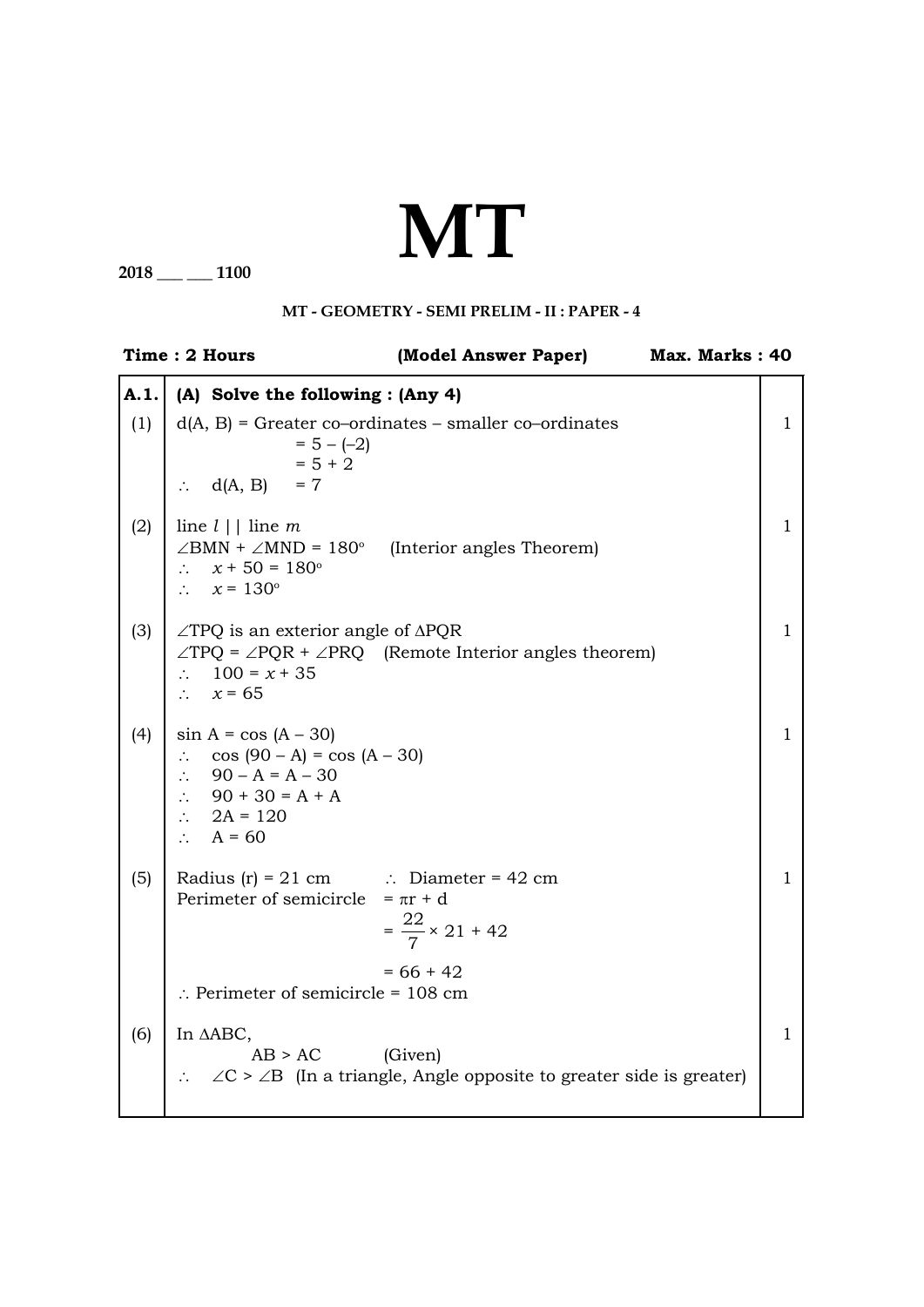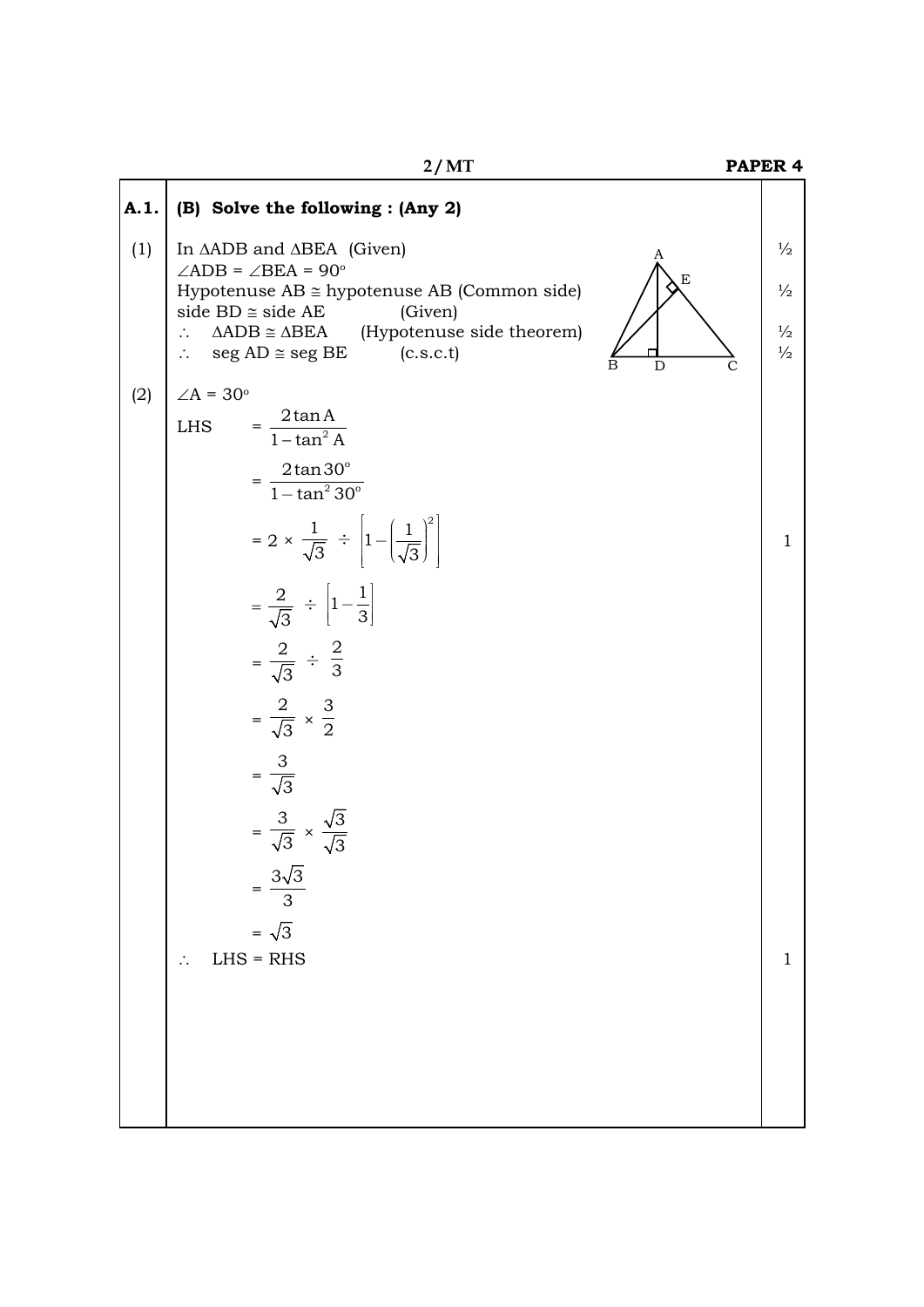|      | $\mathcal{O}$ and $\mathcal{O}$                                                     |               |
|------|-------------------------------------------------------------------------------------|---------------|
| (3)  | Radius $(r) = 28$ cm<br>Total surface area of a cone = $\pi r$ ( $r + \theta$ )     | $\frac{1}{2}$ |
|      | $7128 = \frac{22}{7} \times 28 (28 + 1)$<br>$\therefore$                            |               |
|      | $rac{7128}{22\times4}$ = 28 + 1                                                     | $\frac{1}{2}$ |
|      | $81 = 28 + l$<br>$\therefore$                                                       |               |
|      | $\therefore$ $l = 81 - 28$                                                          | $\frac{1}{2}$ |
|      | $\therefore$ $l = 53$                                                               |               |
|      | slant height of a cone is 53 cm<br>$\mathcal{L}_{\mathcal{L}}$                      | $\frac{1}{2}$ |
| A.2. | (A) Solve the following MCQs:                                                       |               |
| (1)  | (A) $\frac{AB}{AC} = \frac{AX}{AY}$                                                 | $\mathbf{1}$  |
| (2)  | (A) Angle of Elevation                                                              | $\mathbf{1}$  |
| (3)  | (A) $14\pi$                                                                         | 1             |
| (4)  | (B) $80^{\circ}$                                                                    | $\mathbf{1}$  |
| A.2. | (B) Solve the following : (Any 2)                                                   |               |
| (1)  | A<br>D                                                                              |               |
|      | $\overline{\mathrm{R}}$<br>$\mathsf{C}$<br>B                                        |               |
|      | line AD    line BC<br>…(Given)                                                      | $\frac{1}{2}$ |
|      | ΔABC and ΔBCD lie between the same two parallel lines AD                            |               |
|      | and BC.                                                                             |               |
|      | Their heights are equal.                                                            | $\frac{1}{2}$ |
|      | Also, they have a common base BC                                                    |               |
|      | $A(\triangle ABC) = (\triangle BCD)$ (Triangles having equal base and equal height) | $\frac{1}{2}$ |
|      | $A(\triangle ABC)$<br>$=1$<br>$A(\Delta BCD)$                                       | $\frac{1}{2}$ |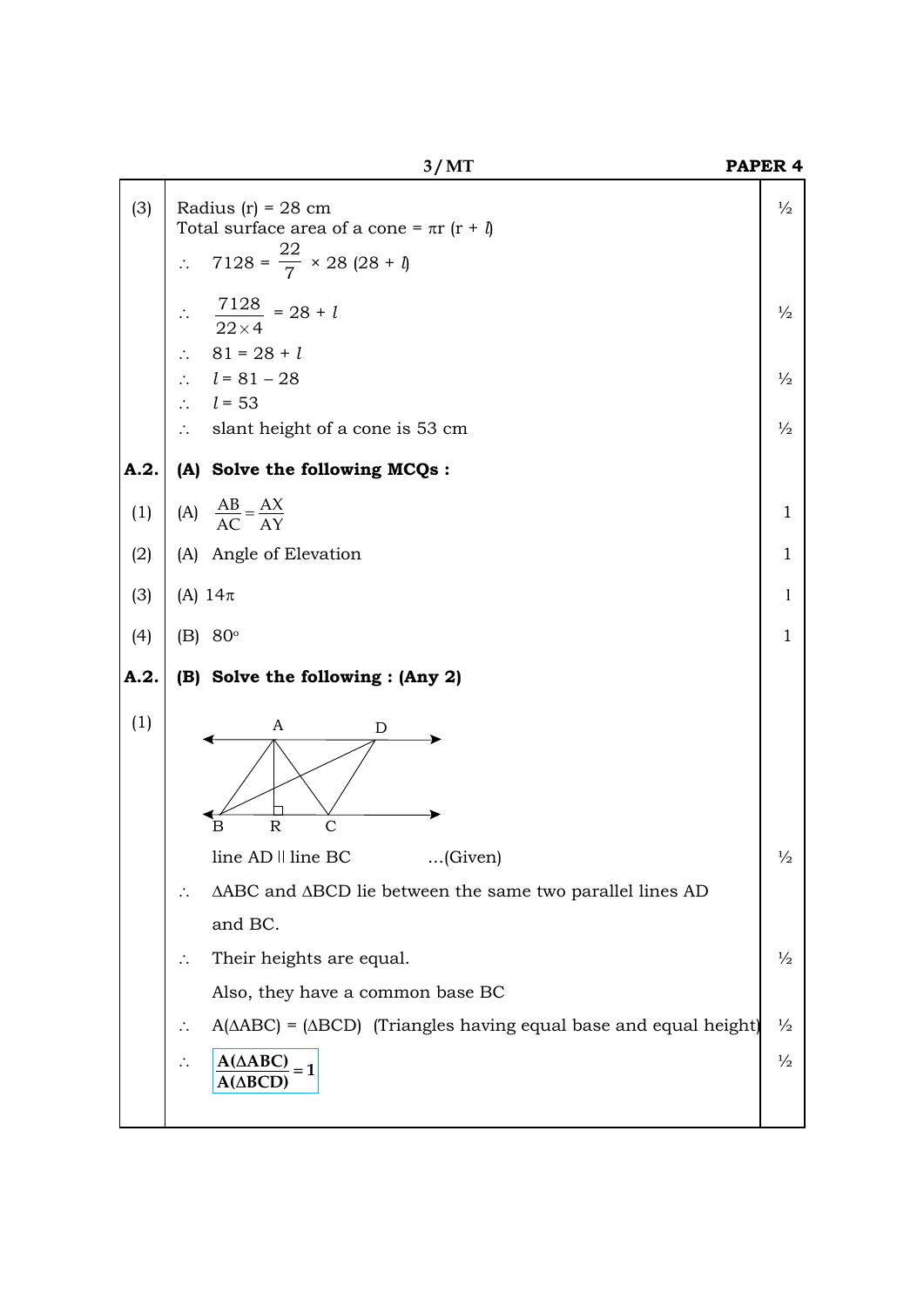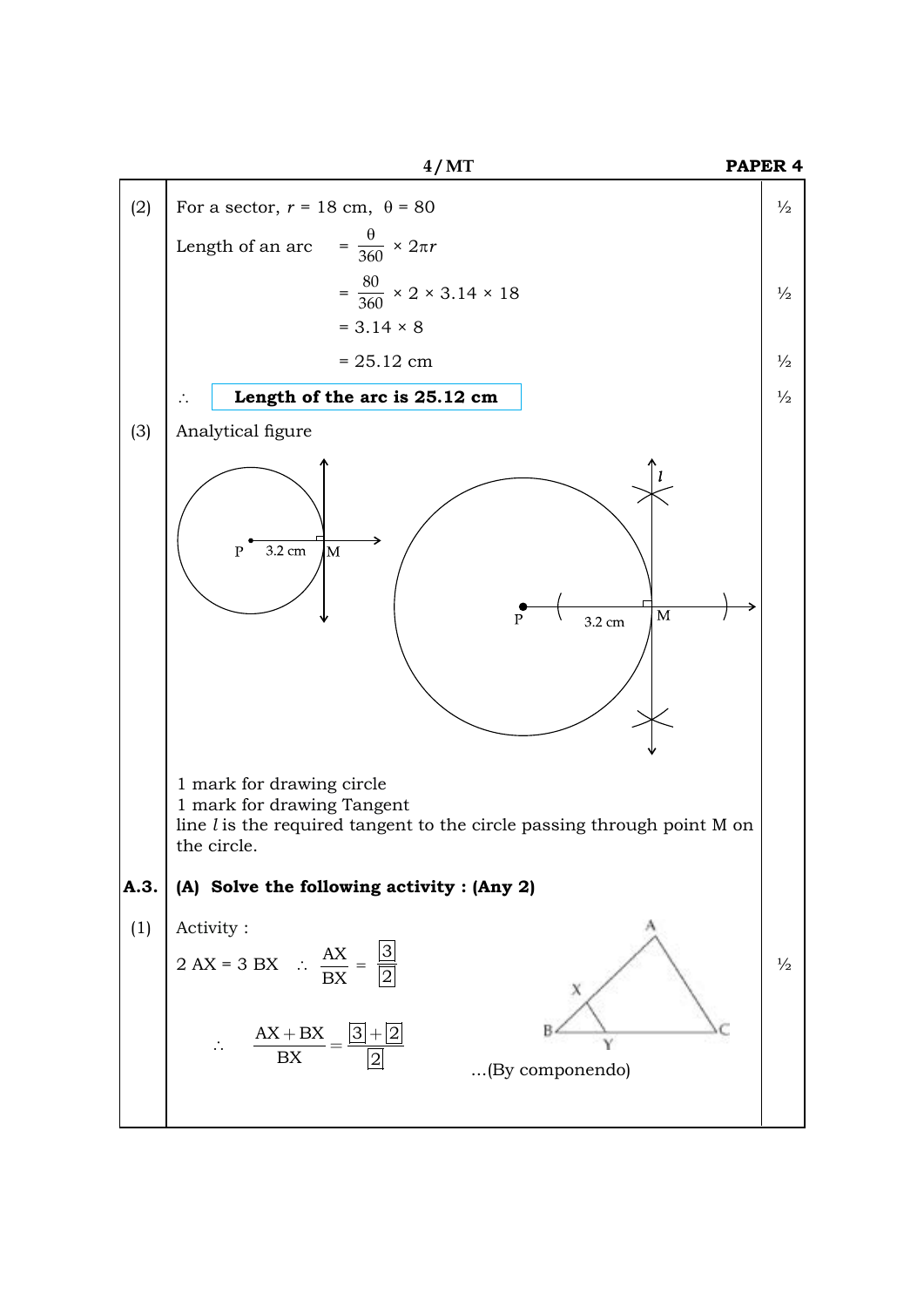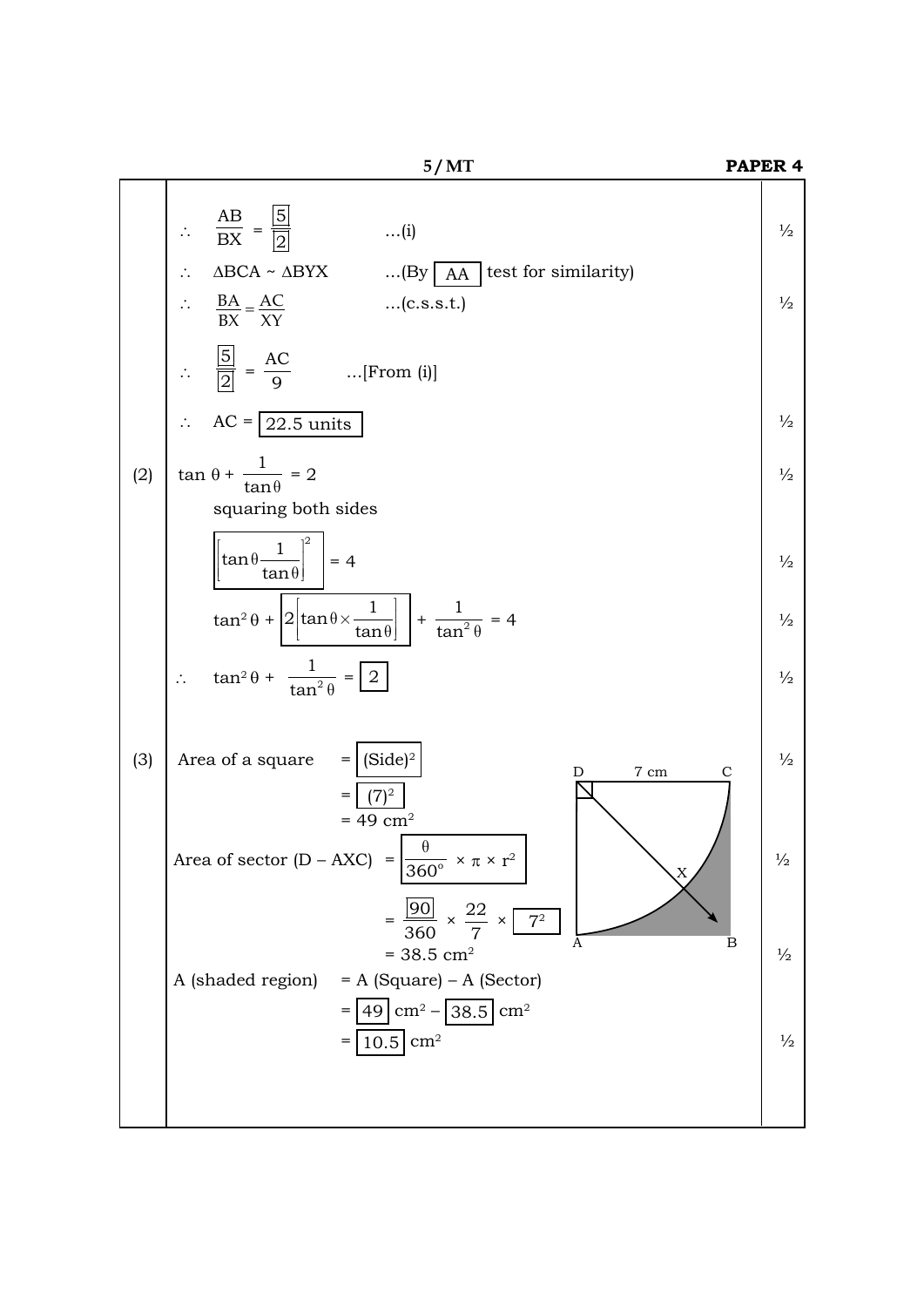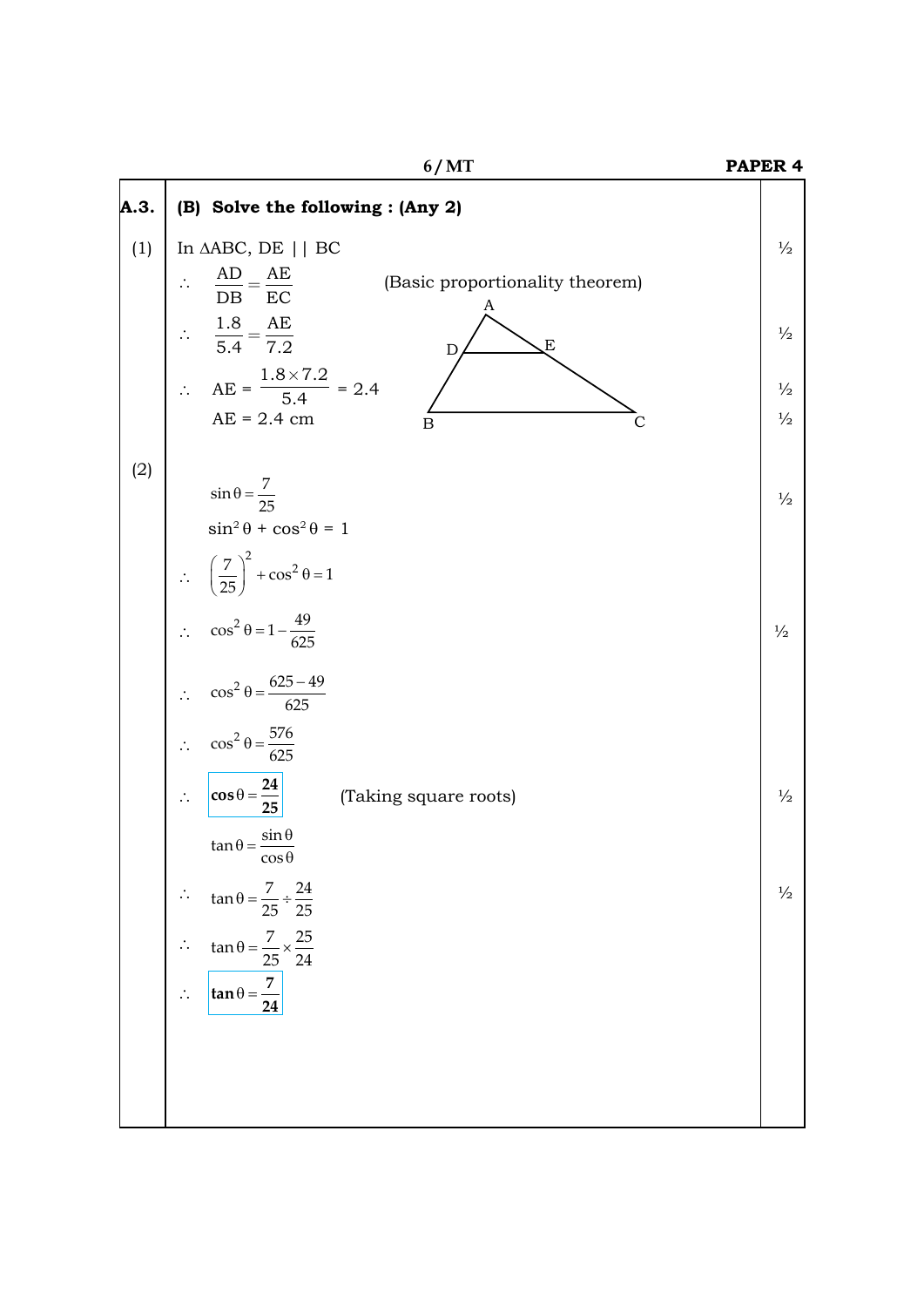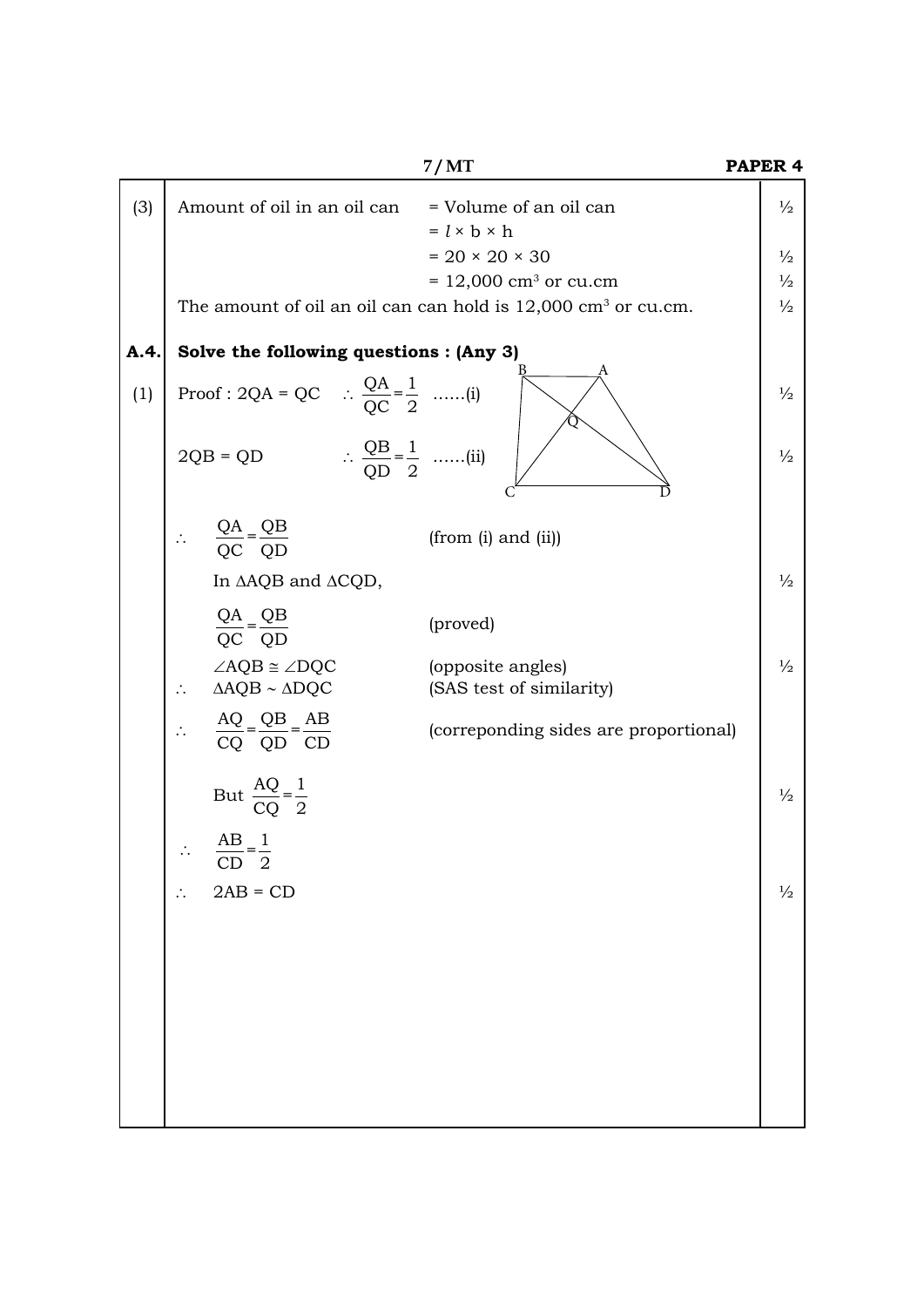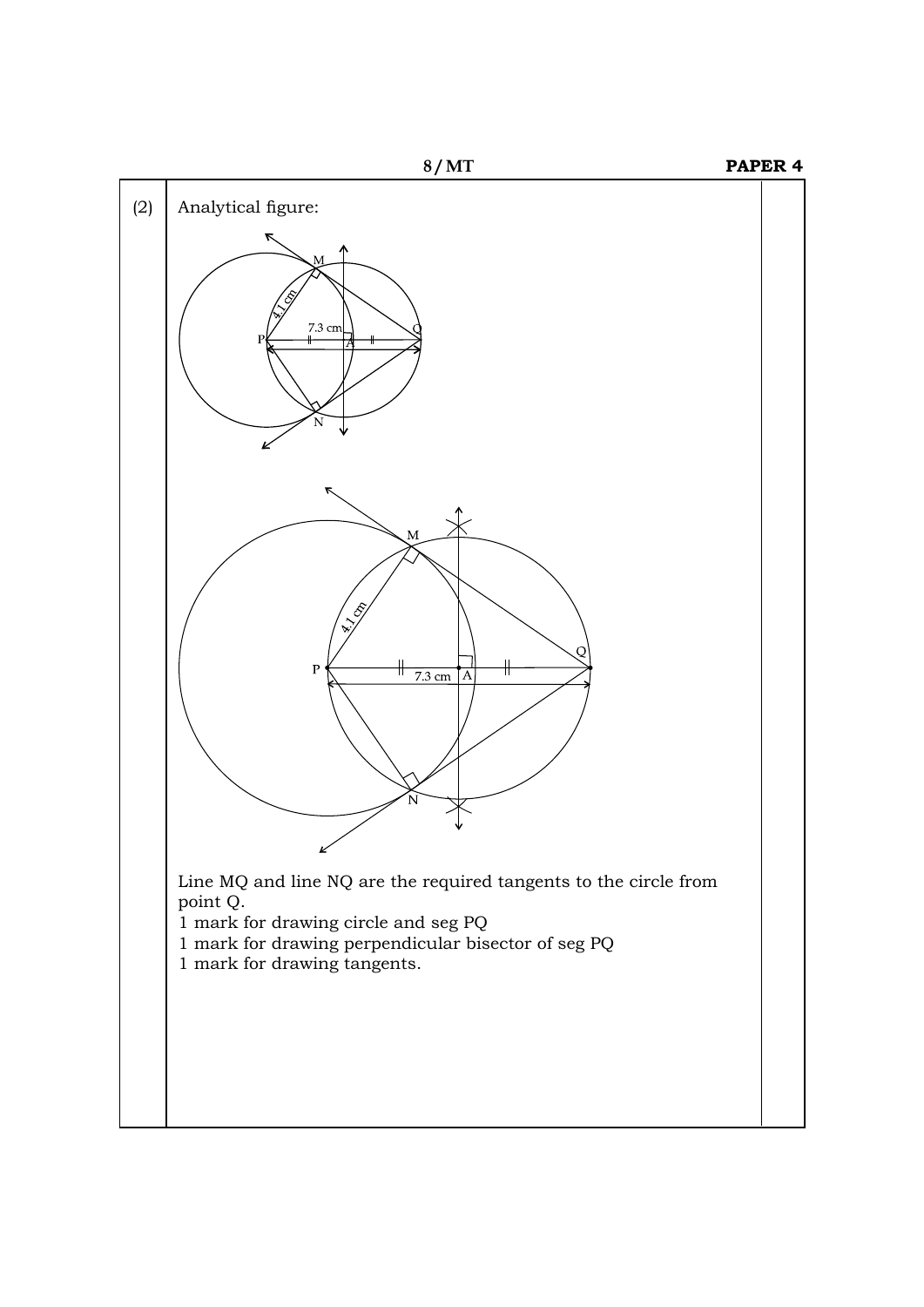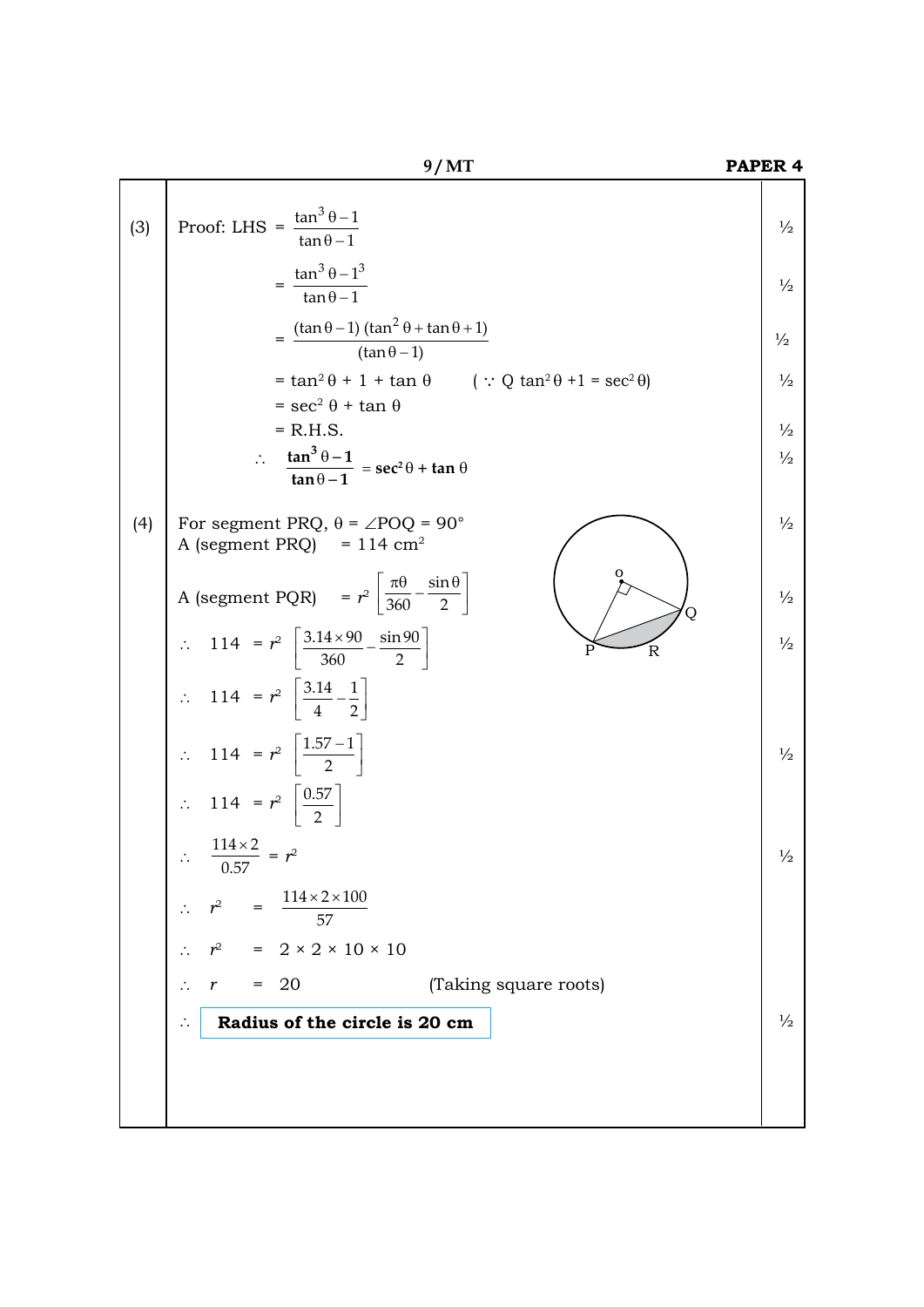**10/MT PAPER 4** 

| A.5. | Solve the following questions : (Any 1)                                                                                                                                                                                       |                |
|------|-------------------------------------------------------------------------------------------------------------------------------------------------------------------------------------------------------------------------------|----------------|
| (1)  | $(1)$ Given:<br>In $\triangle$ ABC, ray AD is the bisector<br>of $\angle$ BAC such that B - D - C.<br>To Prove : $\frac{BD}{DC} = \frac{AB}{AC}$                                                                              |                |
|      | Construction : Draw a line<br>passing through C,<br>parallel to line AD and<br>intersecting line BA at<br>point $E$ , $B - A - E$ .<br>Proof: In ABEC,                                                                        | $1\frac{1}{2}$ |
|      | $line AD \parallel side CE$<br>(Construction)<br>$\frac{BD}{DC} = \frac{AB}{AE}$<br>(i) (By Basic Proportionately Theorem)<br>line AD    line CE  (Construction)                                                              | $\frac{1}{2}$  |
|      | On transversal BE,<br>$\mathcal{L}_{\mathcal{C}}$<br>$\angle$ BAD $\cong \angle$ AEC<br>(ii) (Corresponding angle theorem)                                                                                                    | $\frac{1}{2}$  |
|      | Also, on transversal AC,<br>$\angle$ DAC $\cong \angle$ ACE<br>(iii) (alternate angle theorem)<br>But, $\angle$ BAD $\cong \angle$ DAC (iv)<br>$(\cdot$ ray AD bisects $\angle$ BAC)                                          | $\frac{1}{2}$  |
|      | In $\triangle$ AEC, $\angle$ AEC $\cong \angle$ ACE  [From (ii), (iii) and (iv)]<br>seg $AC \cong$ seg $AE$ (Converse of Isosceles triangle theorem)<br>$\ddot{\phantom{a}}$ .<br>$AC = AE$<br>$\ddot{\cdot}$ .<br>$\dots(v)$ | $\frac{1}{2}$  |
|      | $\frac{BD}{DC} = \frac{AB}{AC}$ [From (i) and (v)]<br>$\ddot{\cdot}$                                                                                                                                                          | $\frac{1}{2}$  |
|      |                                                                                                                                                                                                                               |                |
|      |                                                                                                                                                                                                                               |                |
|      |                                                                                                                                                                                                                               |                |
|      |                                                                                                                                                                                                                               |                |
|      |                                                                                                                                                                                                                               |                |
|      |                                                                                                                                                                                                                               |                |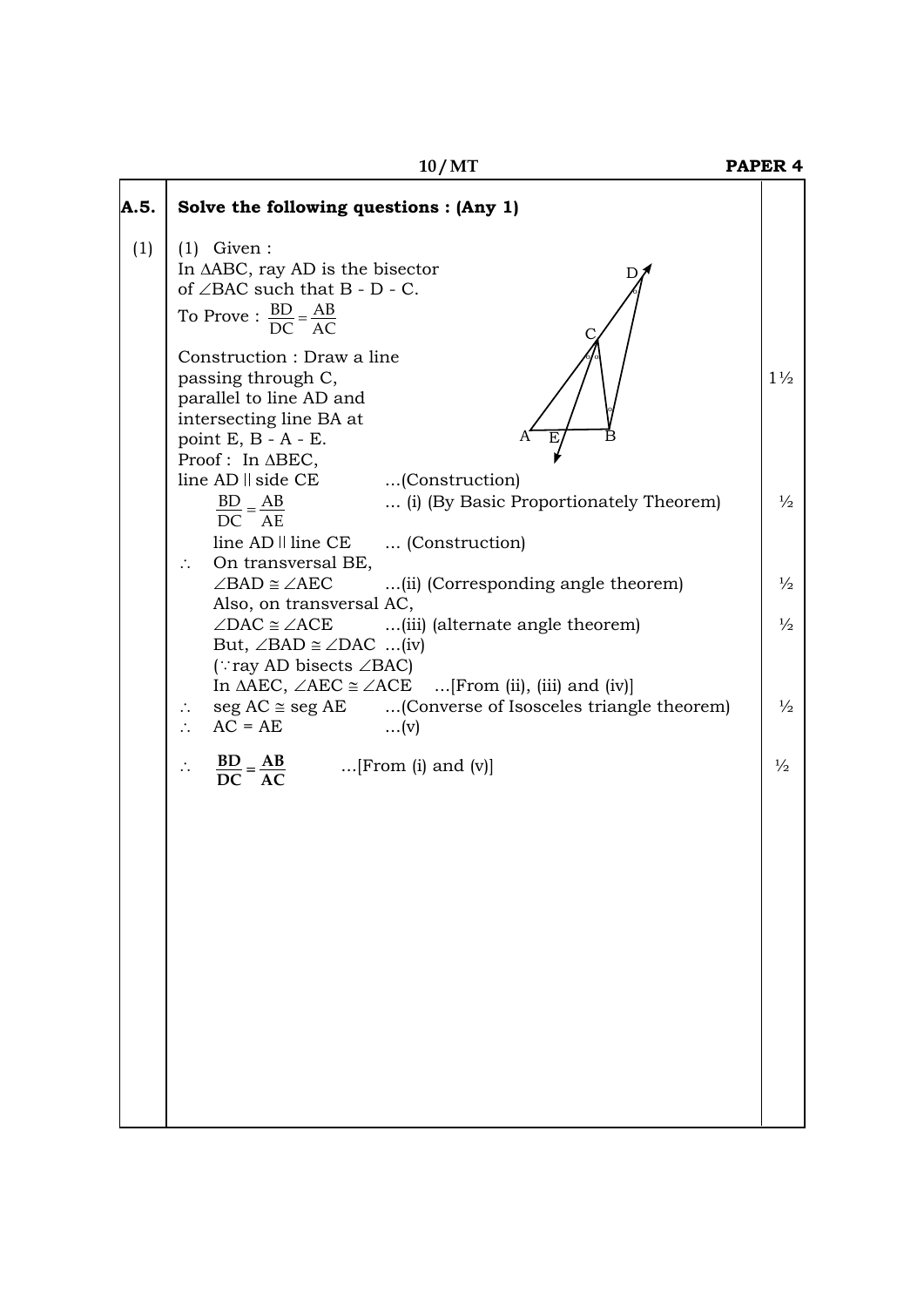![](_page_10_Figure_0.jpeg)